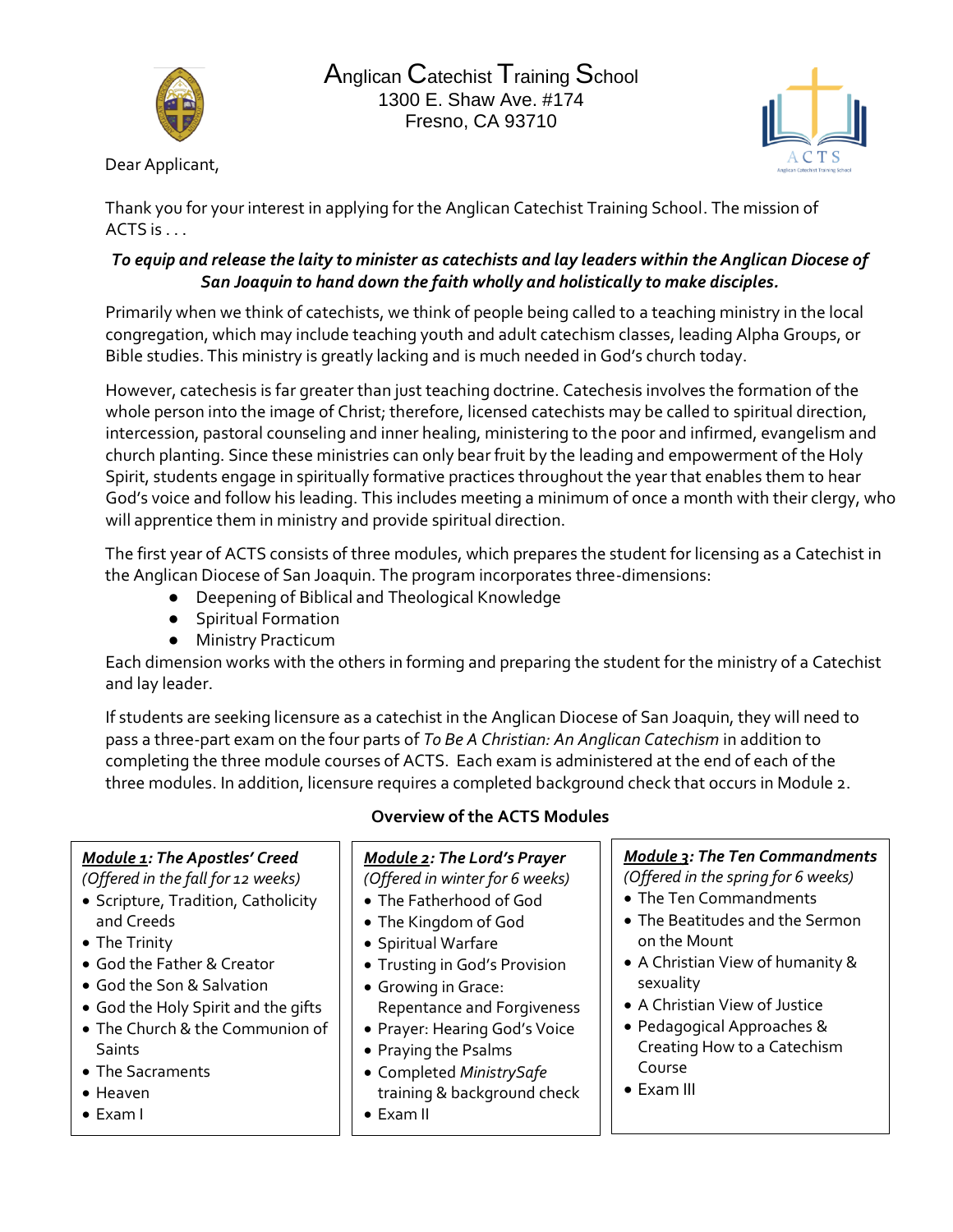#### **Costs:**

There is a one-time application fee of \$25. Module 1 costs \$250 and Modules 2 & 3 each costs \$150 (a total cost of \$500 for the year-long program). Costs for each module is payable by the first night of each course. Students are responsible to purchase books and other materials as well as pay for their retreat fees at the end of the year. There are a limited number of scholarships available, but students are first encouraged to ask their church vestries for assistance.

**Class meetings**: Each class will meet via Zoom the first and third Tuesday of each month with a few exceptions. See the syllabus for each course for specific dates.

**Independent Study:** In addition to class meetings, students will engage in independent study, which includes weekly reading, video viewing, reflecting, spiritual formation practices, and ministry practicums. Students should plan for 20 to 25 hours per month of independent study. Textbooks for each course are listed in each course syllabus, but each course will require students to read, study, and reflect on three primary texts:

- 1. The Bible
- *2. To Be A Christian*
- 3. *The 2019 Book of Common Prayer*.

Your first step in filling out the ACTS application is prayer. Seek the Lord as to whether participation in this program is what he has for you this year. As you pray, ask the Lord to show you what things you may need to lay aside for a season in order to engage in this year of study and learning. Next, you will need to make an appointment with your rector (or deacon if there is no rector) to not only confirm your call to join ACTS, but also to find out his or her availability to walk with you on this journey as a mentor.

Please feel free to contact me should you have any questions at all. God's peace,

Elizabeth

**Cn. Elizabeth Conkle Pastoral Catechist & Director of ACTS Canon for Catechetical Formation Anglican Diocese of San Joaquin (559) 455-7346**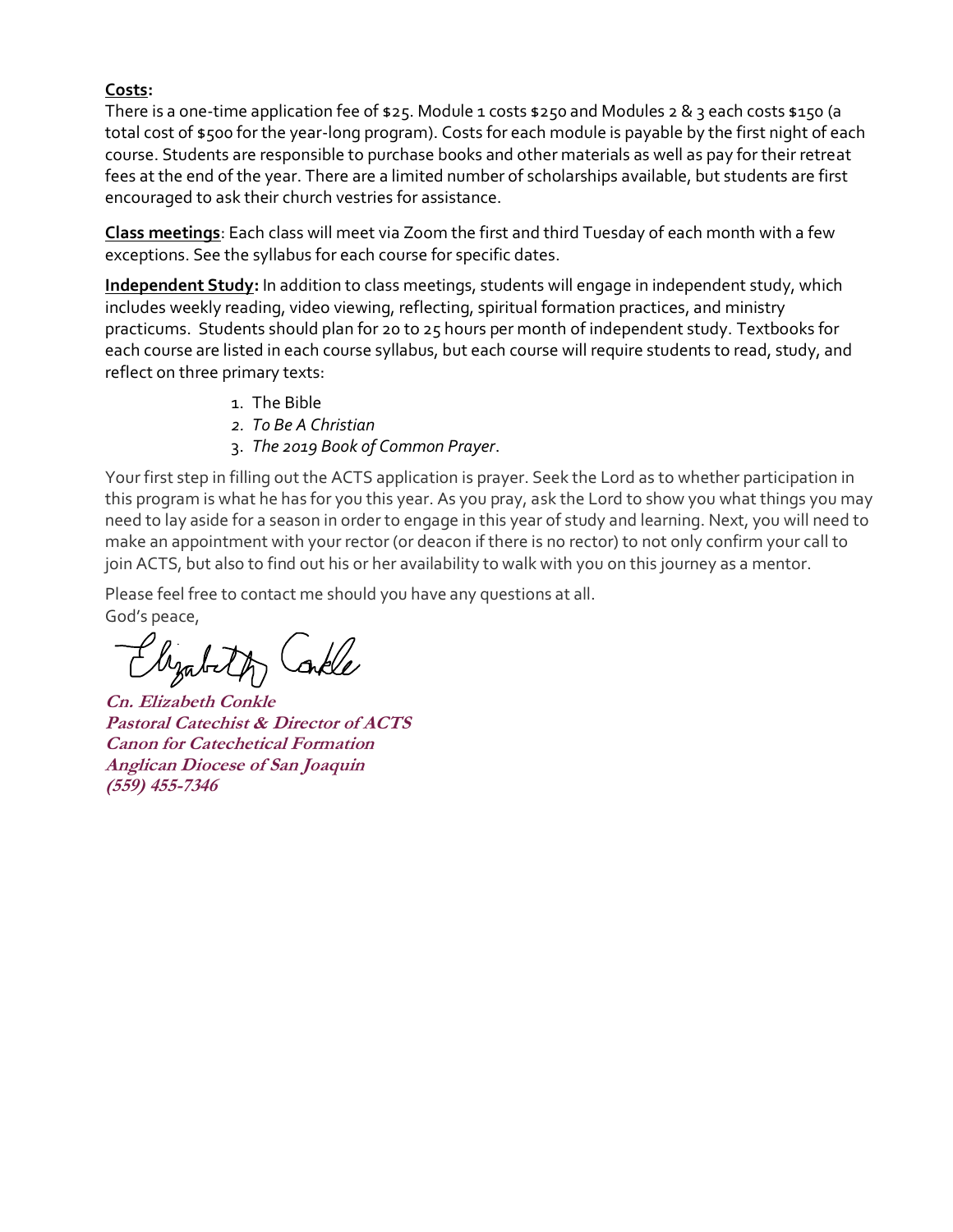# **ACTS**

Anglican Catechist Training School APPLICATION FOR ADMISSION FOR YEAR 1



### **EARLY APPLICATION SPECIAL = The application fee will be waived for all applications received by July 15, 2022**

### **Regular Application Fee = \$25**

(Choose all that apply) I want to: \_\_\_\_\_ teach catechism; \_\_\_\_\_ be better prepared for ministry; \_\_\_\_\_ disciple others; \_\_\_\_\_ grow spiritually

In which module will you enroll first? (Payment for that course due before first night of class)

\_\_\_\_\_ Module I: Apostles' Creed (Aug – Jan, 11 weeks) \$250

Module II: The Lord's Prayer (Jan – Mar, 6 weeks) \$125

Module III: The Ten Commandments (Apr – Jun, 6 weeks) \$125

Application Requirements: A completed application includes the following ...

- 1. Discernment with Clergy, who is over your congregation.
- 2. Completed Clergy Recommendation Form—Due the same date this application is due.
- 3. Application fee + payment for first course in which student is enrolling. (There are limited scholarships available.)

|                                                                                                      | Street Address (P.O. Box) |  | City State Zip Code |  |
|------------------------------------------------------------------------------------------------------|---------------------------|--|---------------------|--|
|                                                                                                      |                           |  |                     |  |
|                                                                                                      |                           |  |                     |  |
|                                                                                                      |                           |  |                     |  |
| Have you met and discerned with your clergy your call to catechetical or other ministry? If so, when |                           |  |                     |  |
|                                                                                                      |                           |  |                     |  |
| <b>BAPTISM</b>                                                                                       |                           |  |                     |  |
|                                                                                                      |                           |  |                     |  |
|                                                                                                      |                           |  |                     |  |
| CONFIRMATION                                                                                         |                           |  |                     |  |
|                                                                                                      |                           |  |                     |  |
| By                                                                                                   |                           |  |                     |  |
| <b>FAMILY</b>                                                                                        |                           |  |                     |  |
| Marital Status (S) _______ (D) ______ (W) _______ (M) _______                                        |                           |  |                     |  |
|                                                                                                      |                           |  |                     |  |
|                                                                                                      |                           |  |                     |  |

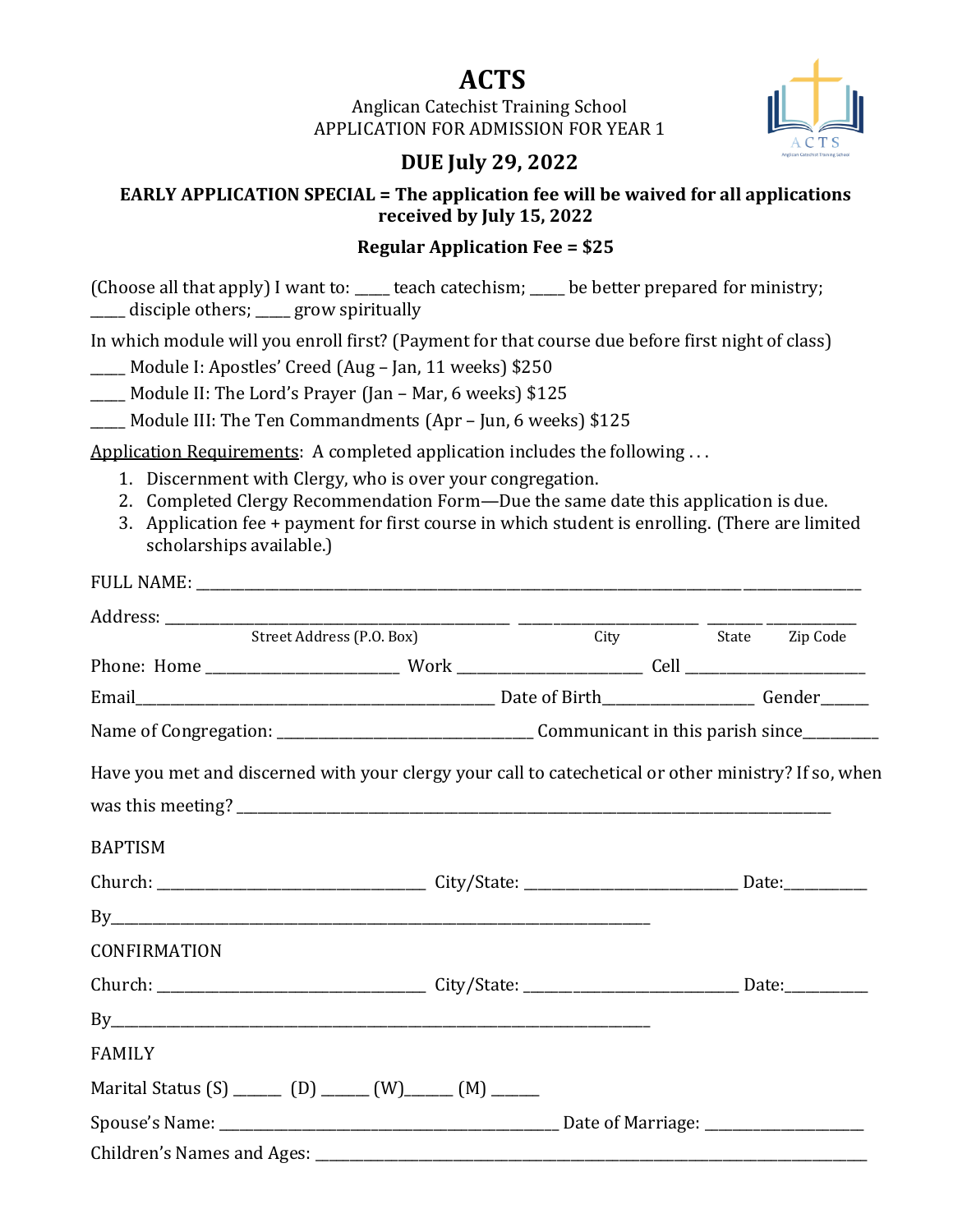#### PERSONAL

Hobbies and Interests: \_\_\_\_\_\_\_\_\_\_\_\_\_\_\_\_\_\_\_\_\_\_\_\_\_\_\_\_\_\_\_\_\_\_\_\_\_\_\_\_\_\_\_\_\_\_\_\_\_\_\_\_\_\_\_\_\_\_\_\_\_\_\_\_\_\_\_\_\_\_\_\_\_\_\_\_\_\_\_\_\_\_\_\_\_\_

Organizations, societies, fraternal orders, etc. in which you participate or have participated:

\_\_\_\_\_\_\_\_\_\_\_\_\_\_\_\_\_\_\_\_\_\_\_\_\_\_\_\_\_\_\_\_\_\_\_\_\_\_\_\_\_\_\_\_\_\_\_\_\_\_\_\_\_\_\_\_\_\_\_\_\_\_\_\_\_\_\_\_\_\_\_\_\_\_\_\_\_\_\_\_\_\_\_\_\_\_\_\_\_\_\_\_\_\_\_\_\_\_\_\_\_\_\_\_\_\_\_\_\_\_\_\_

| <b>EDUCATION</b>                                                                                                                                                                                                                                                                                                                                                                                                                                                                                                                                     |                                   |
|------------------------------------------------------------------------------------------------------------------------------------------------------------------------------------------------------------------------------------------------------------------------------------------------------------------------------------------------------------------------------------------------------------------------------------------------------------------------------------------------------------------------------------------------------|-----------------------------------|
| Academic institutions attended with diplomas, degrees or certificates:                                                                                                                                                                                                                                                                                                                                                                                                                                                                               |                                   |
| <b>NAME OF INSTITUTION</b>                                                                                                                                                                                                                                                                                                                                                                                                                                                                                                                           | DIPLOMAS, DEGREES or CERTIFICATES |
|                                                                                                                                                                                                                                                                                                                                                                                                                                                                                                                                                      |                                   |
|                                                                                                                                                                                                                                                                                                                                                                                                                                                                                                                                                      |                                   |
| 1000 words).                                                                                                                                                                                                                                                                                                                                                                                                                                                                                                                                         |                                   |
|                                                                                                                                                                                                                                                                                                                                                                                                                                                                                                                                                      |                                   |
| Answer the following questions in a separate document and attach to this application. (Typed<br>answers are preferable.)<br>1. Give a brief account of your testimony and history of your spiritual development (approximately<br>2. How do you view the authority of Scripture?<br>3. Describe your major strengths and how they have helped you in your life and in your vocation?<br>4. Describe your weaknesses and how they have hindered you interpersonally and in your vocation.<br>5. Describe what you believe to be your spiritual gifts. |                                   |
| 6. Describe your vision for ministry. Why would you like to be a catechist if that is one of your<br>goals?                                                                                                                                                                                                                                                                                                                                                                                                                                          |                                   |
| In order to complete this application, the applicant needs to complete a background check. Contact<br>Diocesan Administrator at 559-244-4828 or go to https://oag.ca.gov/fingerprints/locations.                                                                                                                                                                                                                                                                                                                                                     |                                   |

**EARLY APPLICATION SPECIAL = No application fee if received by July 15, 2022**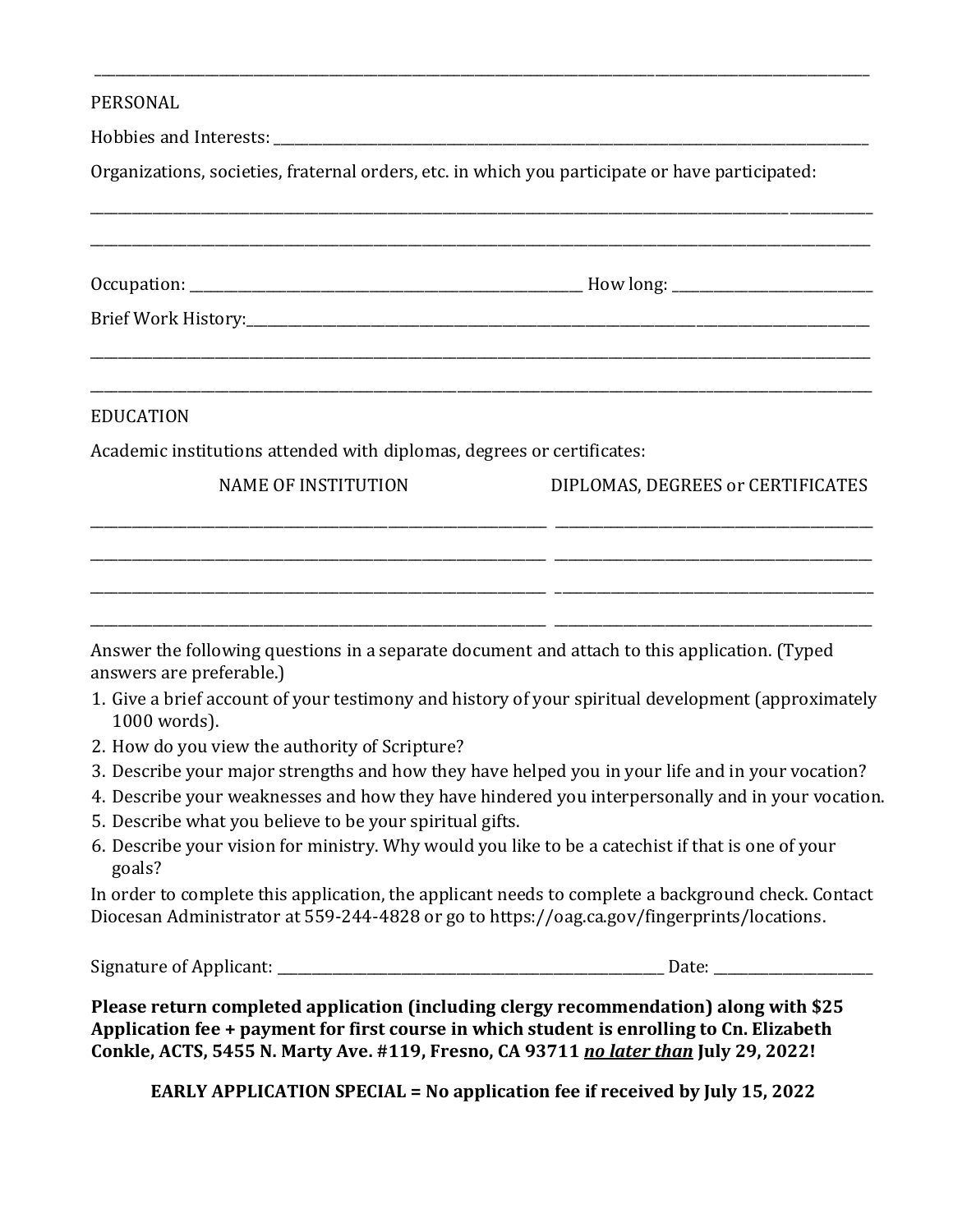

Anglican Catechist Training School 1300 E. Shaw Ave. #174 Fresno, CA 93710



As part of the application process for the Anglican Catechist Training School, the applicant and his/her clergy (who is over the Congregation) meet to discern applicant's calling to the ministry of a Catechist or other lay ministry. Clergy must then complete this form and return this to Cn. Elizabeth Conkle, Director of ACTS, 5455 N. Marty Ave. #119, Fresno, CA 93711 no later than July 29, 2022.

# **Clergy Recommendation**

|  | 1. How long have your known the applicant and in what capacity? |  |  |  |
|--|-----------------------------------------------------------------|--|--|--|
|--|-----------------------------------------------------------------|--|--|--|

- 
- 
- 4. In what capacities does this person minister within your congregation at present?
- 
- 6. What are some areas in which this person needs to grow and mature? \_\_\_\_\_\_\_\_\_\_\_\_\_\_\_\_\_\_\_\_\_\_\_\_\_\_\_\_\_\_
- 7. Is this person one who you would entrust to a teaching ministry such as youth or adult catechism? If not, what would this person need in order to be equipped and prepared for such a ministry?